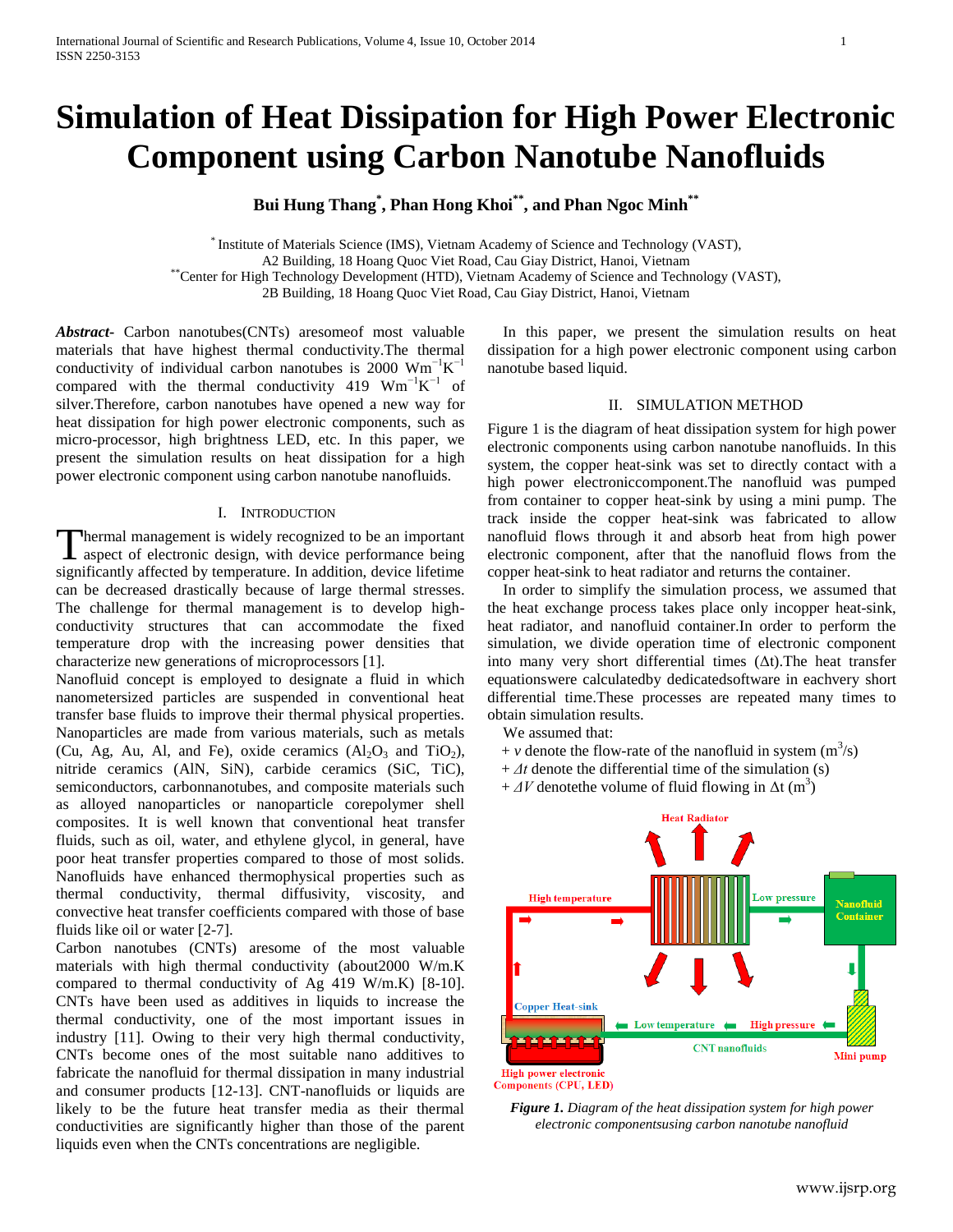International Journal of Scientific and Research Publications, Volume 4, Issue 10, October 2014 2 ISSN 2250-3153

We have:

$$
\Delta V = v \Delta t \tag{1}
$$

The heat transfer equation between nanofluid in copper heat-sink and nanofluid volume  $\Delta V$  flowing from container to copper heatsink is:

$$
T_{h} = \frac{C_{0}D_{n}[(V_{h} - \Delta V)T_{h} + \Delta V.T_{c}] + C_{h}T_{h}}{C_{0}D_{n}V_{h} + C_{h}}
$$
(2)

Where:

 $+ V_h$ denote the volume of the nanofluid in heat-sink(m<sup>3</sup>)

 $+ T_h$  denote the temperature of the nanofluid in heat-sink ( ${}^{\circ}$ C)

 $+ T<sub>h</sub>$  denote the temperature of the nanofluid in heat-sink after the amount of *ΔV* nanofluid flowing from container to heat- $\sin k$  ( $^{\circ}$ C)

 $+ T_c$  denote the temperature of the nanofluid in container ( ${}^{\circ}$ C)

 $+ C_h$  denote the heat capacity of the heat-sink (J/K)

 $+ C_0$  denote the specific heat capacity of the nanofluid (J/kg.K) +  $D_n$  denote the density of the nanofluid (kg/m<sup>3</sup>)

 The heat flow from electronic component to nanofluid is calculated by following formula:

$$
I_{p-h} = \frac{(T_p - T_h)}{R_{p-h} + R_h + R_n}
$$
 (3)

Where:

+ *Ip-h*denote the heat flow from electronic component to nanofluid in the heat-sink (W)

+  $T_p$  denote the temperature of the electronic component ( ${}^{\circ}$ C)

+ *Rp-h* denote the heat resistance of contact layer between electronic component and the heat-sink (K/W)

 $+ R_h$  denote the heat resistance of the heat-sink (K/W)

 $+ R_n$  denote the effective heat resistance of nanofluid (K/W)

 The effective heat resistance of the nanofluid is calculated by following formula:

$$
R_n = \frac{1}{2} \cdot \frac{1}{k} \cdot \frac{d}{S} = \frac{1}{2} \cdot \frac{1}{k} \cdot \frac{d}{ab}
$$
 (4)

Where:

 $+ k$  denote the thermal conductivity of the nanofluid (W/mK)

+ *d*denote the thickness of the nanofluid in the heat-sink (m)

+ *S*denote the cross-sectional area of the nanofluid in the heat- $\sin k(m^2)$ 

+ *a, b*denotes the width and length of the nanofluid in the heatsink, respectively (m)

We have:

$$
T_{p} = T_{p} + \frac{\Delta Q}{C_{p}} = T_{p} + \frac{(P - I_{p-h})\Delta t}{C_{p}}
$$
(5)

Where:

 $+ T_{p}^{'}$  denote the temperature of the electronic component after very short differential times  $\Delta t$  (°C)

 $+ \Delta Q$  denote the retain heat in the electronic component ( $^{\circ}$ C)

 $+ C_p$  denote the heat capacity of the electronic component  $(J/K)$ 

+ *P* denote the heat generation power of the electronic component (W)

 The temperature of the nanofluid in the heat-sink after very short differential times  $\Delta t$  is calculated by following formula:<br> $T^* = T^* + \frac{\Delta Q_h}{T^*} = T^* + \frac{I_{p-h} \Delta t}{T^*}$ 

$$
T_{h}^{*} = T_{h}^{'} + \frac{\Delta Q_{h}}{C_{h} + C_{n}} = T_{h}^{'} + \frac{I_{p-h} \Delta t}{C_{h} + C_{n}}
$$
(6)

$$
T_{h}^{'} = T_{h}^{'} + \frac{I_{p-h}.\Delta t}{C_{h} + C_{0}D_{n}.V_{h}}
$$
 (7)

Where:

 $+ T^{\prime}{}_{h}$  denote temperature of the nanofluid in the heat-sink after very short differential times  $\Delta t$  (<sup>o</sup>C)

 $+ \Delta Q_h$  denote the heat from electronic component to nanofluid and the heat-sink (J)

 $+ C_n$  denote the heat capacity of the nanofluid in the heat-sink  $(J/K)$ 

 The heat transfer equation between nanofluid in radiator and nanofluid volume ΔV flowing from copper heat-sink to radiator is:

$$
T_r = \frac{C_0 D_n [(V_r - \Delta V)T_r + \Delta V T_h] + C_r T_r}{C_0 D_n V_r + C_r}
$$
 (8)

Where:

 $+ V<sub>r</sub>$  denote the volume of the nanofluid in radiator  $(m<sup>3</sup>)$ 

 $+ T<sub>r</sub>$  denote the temperature of the nanofluid in radiator ( $^{\circ}$ C)

 $+ T_h$ denote the temperature of the nanofluid flow from heatsink to radiator  $(^{\circ}C)$ 

 $+ T$ <sup>'</sup>, denote the temperature of the nanofluid in radiator after the amount of *ΔV* nanofluid flowing from the heat-sink to radiator  $(^{\circ}C)$ 

 $+ C_r$  denote the heat capacity of the radiator (J/K)

 The heat flow from radiator to environment is calculated by following formula:

$$
I_{r-e} = \frac{(T_r - T_e)}{R_{r-e} + R_n}
$$
\n(9)

Where:

 $+ I_{r-e}$ denote the heat flow from radiator to environment (W)

 $+ T_e$  denote the temperature of environment ( ${}^{\circ}$ C)

 $+$   $R_{r-e}$  denote the heat resistance between the radiator and environment (K/W)

 $+ R'_n$  denote the effective heat resistance of the nanofluid in the radiator (K/W)

 We assume that the liquid-tracks inside the radiatorare rectangular shape.The effective heat resistance of the nanofluid in the radiator is calculated by following formula:<br> $\frac{b}{b} - \frac{1}{1} \frac{1}{d} \frac{d}{1} - \frac{1}{d}$ 

$$
R_n = \frac{1}{2} \cdot \frac{1}{k} \cdot \frac{d}{S} = \frac{1}{2} \cdot \frac{1}{k} \cdot \frac{d}{a \cdot b}
$$
 (10)

Where:

 $+ d$ <sup>'</sup> denote the thickness of the nanofluid in the radiator(m)

+ *S '* denote the cross-sectional area of the nanofluid in the radiator $(m^2)$ 

 $+ a$ , *b*<sup>'</sup> denotes the width and length of the nanofluid in the radiator, respectively (m)

The temperature of the nanofluid in the radiator after very

short differential times 
$$
\Delta t
$$
 is calculated by following formula:  
\n
$$
T_r = T_r' - \frac{\Delta Q_{r-e}}{C_r + C_n'} = T_r' - \frac{I_{r-e} \Delta t}{C_r + C_n'} \tag{11}
$$

$$
T_r^{\dagger} = T_r - \frac{I_{r-e} \Delta t}{C_r + C_0 D_n V_r}
$$
 (12)

Where:

 $+ T^{\prime}$ , denote temperature of the nanofluid in the radiator after very short differential times  $\Delta t$  (°C)

 $+ \Delta Q_{r-m}$  denote the heat from radiator to environment (J)

 $+ C<sub>n</sub>$  denote the heat capacity of the nanofluid in radiator (J/K)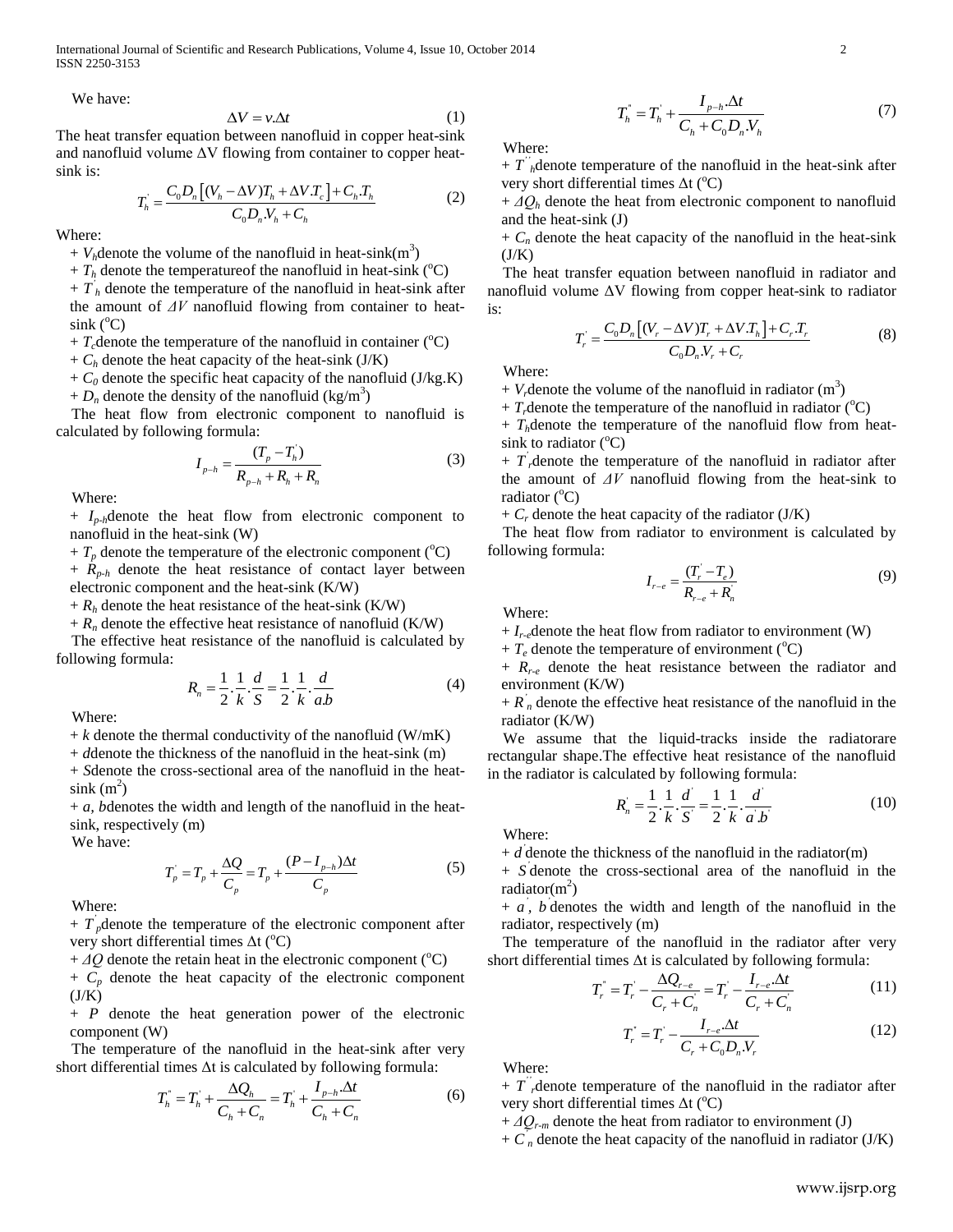The heat transfer equation between nanofluid in container and

nanofluid volume 
$$
\Delta V
$$
 flowing from radiator to container is:  
\n
$$
T_c = \frac{C_0 D_n \left[ (V_c - \Delta V) T_c + \Delta V T_r \right] + C_c T_c}{C_0 D_n V_c + C_c}
$$
\n(13)

Where:

 $+ V_c$  denote the volume of the nanofluid in container  $(m^3)$ 

+  $T_c$  denote the temperature of the nanofluid in container ( ${}^{\circ}$ C)

 $+ T<sub>r</sub>$  denote the temperature of the nanofluid flow from radiator to container  $(^{\circ}C)$ 

 $+ T_c$  denote the temperature of the nanofluid in container after after very short differential times  $\Delta t$  (<sup>o</sup>C)

 $+ C_c$  denote the heat capacity of the container (J/K)

# III. RESULTS AND DISCUSSION

We choose carbon nanotube base distilled water with concentration of CNTs was from 0.0 vol. % to 1.0 vol % for all simulation. The parameters wereused in the simulation process as following:

+ The differential time of the simulation:  $\Delta t = 10^{-8}$  (s)

+ The density of the nanofluid:  $D_n = 1000 \text{ kg/m}^3$ 

- + The specific heat capacity of the nanofluid:  $C_0 = 4200$  J/kg.K
- + The dimensions of the heat-sink:  $a \times b \times c = 100$  mm  $\times$  90 mm x 6 mm

+ The dimensions of liquid-track in the radiator:  $a \times b \times c =$ 300mm x 10 mm x 0.5mm

+ The volume of container:  $V_c = 0.5$  litter

- + The temperature of environment:  $T_e = 20^{\circ}$ C
- + The heat power of electronic component:  $P = 80$  W

+ The the flow-rate of the nanofluid:  $v = 5 \text{(cm}^3\text{/s)}$ 

 The thermal conductivity of the nanofluid is calculated by flowing formula [14]:

$$
\frac{k}{k_w} = 1 + \frac{1}{3} \frac{k_{\text{CNT}} \varepsilon r_w}{k_w (1 - \varepsilon) r_{\text{CNT}}}
$$
\n(14)

Where:

 $+ k_w = 0.6$  W/mK, denote the thermal conductivity of water.



*Figure 2. Simulation resultsonheat dissipation for high power electronic components using carbon nanotube nanofluid*

- $+ k_{CNT}$  1750 W/mK, denote the thermal conductivity of CNT.  $+r_w = 0.1$  nm, denote the radius of water molecule.
- + *rCNT*= 5 nm, denote the average radius of CNT.

 $+ \varepsilon = 0.0$  vol. %  $\div$  1.0 vol. %, denote the volume concentration of CNTs in nanofluid.

The simulation results on heat dissipation for a high power electronic component using carbon nanotube nanofluid is described as in figure 2. Simulation results showed that the temperature of electronic component increased with exponential growth.The temperature of electronic component reached a saturation value after about 55 minutes. Figure 2 showed that when the concentration of CNTs increases, the saturation temperature of electronic component decreases. This can be explained that the thermal conductivity of nanofluid increased by adding CNTs in nanofluid, andthe increasingthermal conductivity of nanofluid helps improve the heat transfer process atsubstrate and radiator. Simulation results also showedthat the saturated temperature of electronic componentdecreased about  $1^{\circ}$ C ÷ 4 $^{\circ}$ C as described in figure 2. By using nanofluid with 1.0 vol. % of CNTs, the saturated temperature of electronic component decreased 4°C compare to only using distilled water.

## IV. CONCLUSION

The thermal dissipation forhigh power electronic component using the carbon nanotube nanofluidwassimulated. Simulation results showedthat the saturated temperature of electronic component decreased about  $1^{\circ}C \div 4^{\circ}C$  with the concentrations of CNTs were 0.0 vol.  $% \div 1.0$  vol. % in nanofluid. By using nanofluid with vol. % of CNTs, the saturated temperature of electronic component decreased 4°C compare to only using distilled water. The simulation results have confirmed the advantage of the CNTs as an excellent additive component in nanofluid for the thermal dissipation of high power electronic components and devices.

#### ACKNOWLEDGMENT

The authors acknowledge financial support from the VAST Program for Young Scientist (Project No. VAST.ĐLT.05/13-14). The authors also thanks for the financial support of the Vietnam National Foundation for Science and Technology Development (NAFOSTED) under grant number 103.99-2012.35.

# **REFERENCES**

- [1] P. K. Schelling, L. Shi, and K. E. Goodson, *Managing heat for electronics*, Mater. Today. 8, 6, 30 (2005).
- [2] Chengzhen Sun, Bofeng Bai, Wen-Qiang Lu, and Jie Liu, *Shear-rate dependent effective thermal conductivity of H2O+SiO2 nanofluids*, Phys. Fluids 25, 052002 (2013)
- [3] Winifred Nduku Mutuku-Njane and Oluwole Daniel Makinde, *Combined Effect of Buoyancy Force and Navier Slip on MHD Flow of a Nanofluid over a Convectively Heated Vertical Porous Plate*, The Scientific World Journal, Vol. 2013, Article ID 725643, 8 pages
- A. A. Avramenko, D. G. Blinov, I. V. Shevchuk, and A. V. Kuznetsov, *Symmetry analysis and self-similar forms of fluid flow and heat-mass transfer in turbulent boundary layer flow of a nanofluid*, Physics of Fluids 24, 092003 (2012)
- [5] A. A. Avramenko, D. G. Blinov, and I. V. Shevchuk, *Self-similar analysis of fluid flow and heat-mass transfer of nanofluids in boundary layer*, Phys. Fluids 23, 082002 (2011)